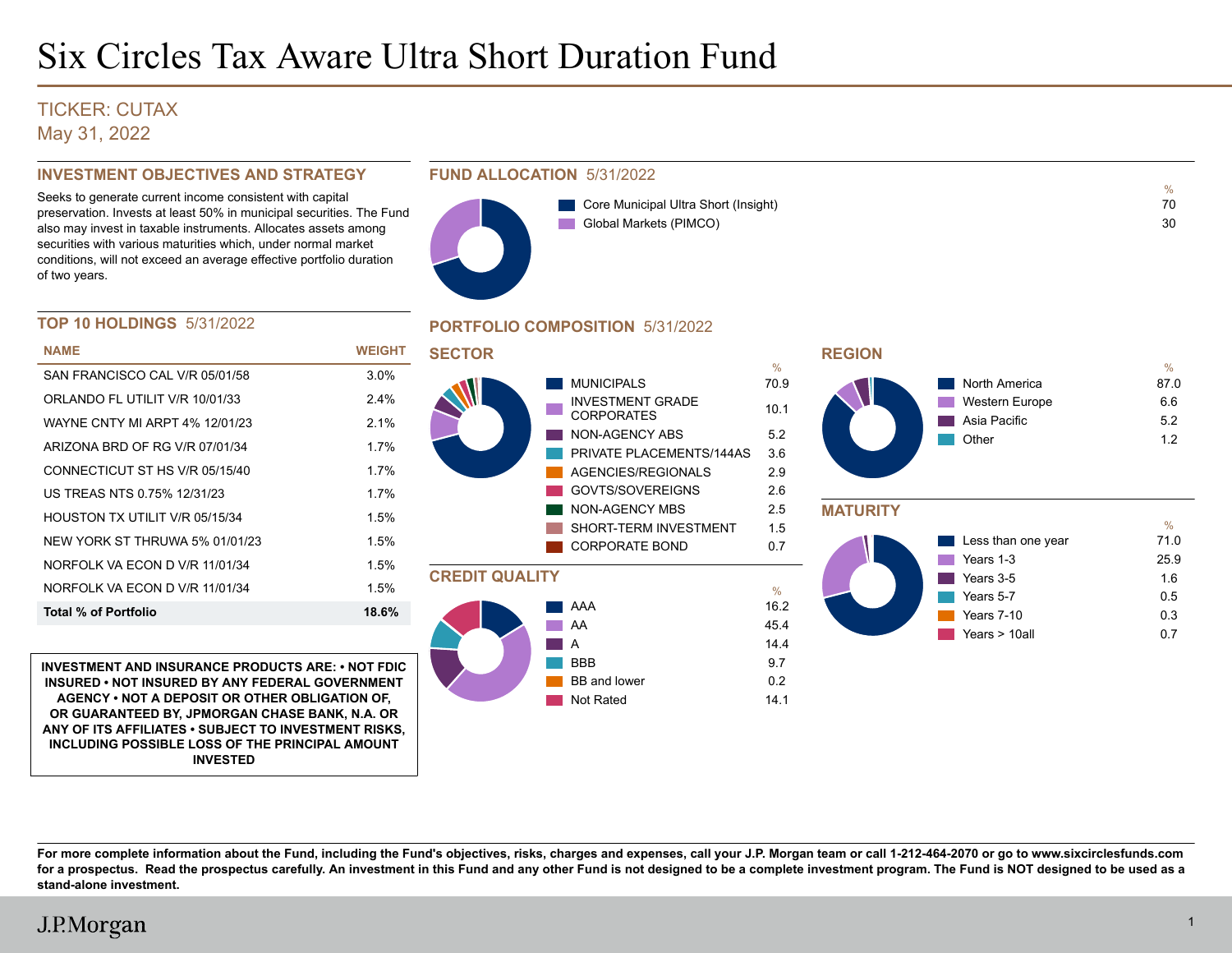### **Important Information**

**J.P. Morgan is committed to making our products and services accessible to meet the financial services needs of all our clients. If you are a person with a disability and need additional support accessing this material, please contact your J.P. Morgan team or email us at accessibility.support@jpmorgan.com for assistance.**

Percentages reflected in the charts may not sum to 100% due to rounding. Amounts reflected in the charts may include the use of derivatives.

### **GLOSSARY OF TERMS**

**Maturity:** Maturity, as used herein, is the average effective maturity which is a weighted average of all the maturities of the bonds in a portfolio, computed by weighting each bond's effective maturity by the market value of the security. Average effective maturity takes into consideration all mortgage prepayments, puts, and adjustable coupons. Longer-maturity funds are generally considered more interest-rate sensitive than their shorter counterparts. The maturity may include the impact of derivatives.

**Credit Quality:** A debt issuer's credit quality refers to the ability of the issuer to repay the debt, as perceived by the market and expressed in terms of credit ratings assigned. Average credit quality for bond portfolios reflects average quality of constituent bonds.

Quality ratings reflect the credit quality of the underlying securities in the Fund's portfolio and not that of the fund itself. Quality ratings are subject to change. S&P and Moody's assigns a rating of AAA, Aaa as the highest to D, C as the lowest credit quality rating respectively.

Credit quality ratings are sourced from Bloomberg which uses the middle credit quality ratings on underlying securities of the portfolio from the three major ratings agencies; S&P, Moody's and Fitch. If only two agencies rate a security, the lowest rating is used. If only one agency rates a security, that single rating is used.

#### **RISK SUMMARY**

Mutual fund investing involves risk. The value of an investment in a Fund could go down.

Neither J.P. Morgan nor any of its affiliates or representatives provide legal, tax or accounting advice. You should consult your legal and/or tax advisors before making any financial decisions.

Asset allocation, diversification and rebalancing do not ensure a profit or protect against loss in declining markets.

An investment in this Fund and any other fund is not designed to be a complete investment program. It is intended to be part of a broader investment program administered by the Adviser or its affiliates. The performance and objectives of the Fund should be evaluated only in the context of your complete investment program. The Fund is managed in such a fashion as to affect your assets subject to the broader investment program and therefore changes in value of the Fund may be particularly pronounced and the Fund may underperform a similar fund managed without consideration of the broader investment program. The Fund is NOT designed to be used as a stand-alone investment.

Economies and financial markets throughout the world are becoming increasingly interconnected, which increases the likelihood that events or conditions in one country or region will adversely impact markets or issuers in other countries or regions. Securities in the Fund's portfolio may underperform in comparison to securities in the general financial markets, a particular financial market or other asset classes, due to a number of factors, including inflation (or expectations for inflation), deflation (or expectations of deflation), interest rates, global demand for particular products or resources, market instability, debt crises and downgrades, embargoes, tariffs, sanctions and other trade barriers, regulatory events, other governmental trade or market control programs, and related geopolitical events. In addition, the value of the Fund's investments may be negatively affected by the occurrence of global events such as war, terrorism, environmental disasters, natural disasters or events, country instability, and infectious disease epidemics.

Portfolios that invest exclusively in one sector or industry involve additional risks. The lack of industry diversification subjects the investor to increased industry-specific risks.

Investments in bonds and other debt securities will change in value based on changes in interest rates. If Interest rates rise, the value of these investments generally drops.

Income from investments in municipal securities is exempt from federal income tax. The risk of a municipal obligation generally depends on the financial and credit status of the issuer.

For some investors, income may be subject to the Alternative Minimum Tax. Capital gains, if any, are federally taxable. Income may be subject to state and local taxes.

The value of investments in mortgage-related and asset-backed securities will be influenced by the factors affecting the housing market and the assets underlying such securities. The securities may decline in value, face valuation difficulties, become more volatile and/or become illiquid. They are also subject to prepayment risk, which occurs when mortgage holders refinance or otherwise repay their loans sooner than expected, creating an early return of principal to holders of the loans.

The Fund may invest in foreign securities, which involve special risks, including economic, political, and currency instability- especially in emerging markets.

Investments in derivatives may be riskier than other types of investments. They may be more sensitive to changes in economic or market conditions than other types of investments. Many derivatives create leverage, which could lead to greater volatility and losses that significantly exceed the original investment.

The Fund could experience a loss and its liquidity may be negatively impacted when selling securities to meet redemption requests by shareholders. The risk of loss increases if the redemption requests are unusually large or frequent or occur in times of overall market turmoil or declining prices. Similarly, large purchases of Fund shares may adversely affect the Fund's performance to the extent that the Fund is delayed in investing new cash and is required to maintain a larger cash position than it ordinarily would.

**INVESTMENT AND INSURANCE PRODUCTS ARE: • NOT FDIC INSURED • NOT INSURED BY ANY FEDERAL GOVERNMENT AGENCY • NOT A DEPOSIT OR OTHER OBLIGATION OF, OR GUARANTEED BY, JPMORGAN CHASE BANK, N.A. OR ANY OF ITS AFFILIATES • SUBJECT TO INVESTMENT RISKS, INCLUDING POSSIBLE LOSS OF THE PRINCIPAL AMOUNT INVESTED**